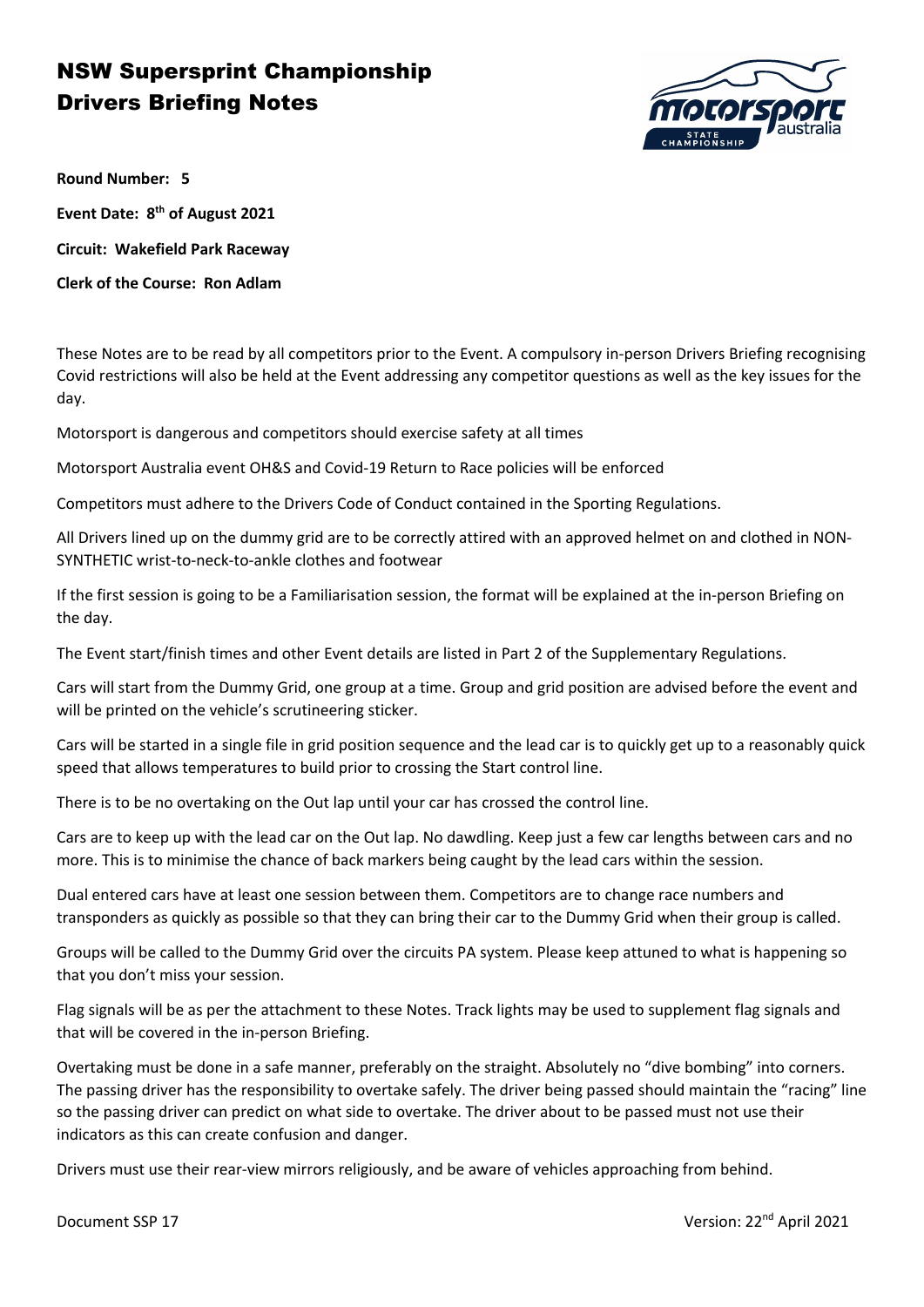

Do not baulk cars that are attempting to pass. Weaving, blocking or obstructing faster cars will be a black flag offence with likely exclusion from the event.

"Racing" is not permitted. Let faster cars through without challenging them. If they have caught you, they are faster and must not be impeded.

Closed cars without window nets must compete with the Driver's window closed. Other windows may be opened for ventilation.

No spectators or event crew will be allowed in Pit Lane.

Maximum speed in the paddock area is to be walking pace (ie 10kph)

Smoking is only permitted in designated areas

Refuelling can only take place in the area specifically designated for refuelling, near the fuel bowsers.

No alcohol may be consumed at any time during the event

If the circuit is declared 'wet' no slick tyres are to be used, and the cars lights will need to be on.

The format for re-runs, (eg. straight into pit lane, wait to be called up etc) will be explained at the in-person Briefing.

Lap timing is electronic with the transponder in your car sending signals to Timing each time it crosses the control line. Make sure that your transponder is mounted securely and correctly. Times may be seen on the screen at the base of the Control Tower and will be circulated to competitors within 3 days of the event.

The Chequered flag will be shown once the group's elapsed time has been completed. Once you receive the chequered flag you must exit the track at the Track Exit point at the first opportunity. Do not proceed to do any additional laps as this will hold the entire event up and is greatly frowned upon.

If your car comes off the track during a run and is not immobilised it must re-join the track in a safe manner. The car's time is done for that lap so there is no advantage in re-joining the track aggressively. Make sure the track is clear enough for you to join safely and DO NOT spin your wheels to cause debris to fly onto the track as that can create a significant hazard in itself.

If your vehicle becomes immobilised, get it into the safest place off the track as possible. If there is a safety barrier close by, get behind that barrier and wait for the recovery vehicle. If there is no safety barrier close by, remain in your vehicle with your helmet on. Indicate by hand signals to the closest flag post if you need medical attention and what type of recovery you require - ie a flat tow or an all up lift on a tilt tray. Hand signals are shown at the end of these Notes.

Do not exceed the track limits, in particular at turns 5 and 15 at SMSP. This means don't let all four wheels exceed the unbroken line that defines the edge of the track. Loss of your lap time for that run of that session may result.

Any incidents and other issues like "oil-down" may reduce the number of Runs. Safe driving will minimise the number of incidents and thereby maximise available track time.

If your car starts to smoke, lose oil pressure or you smell oil smoke please immediately get your car off the track to minimise track contamination if it is leaking oil. Its better to be safe than sorry as oil on the track can take quite a time to clean, and the competitor risks getting charged for the clean-up.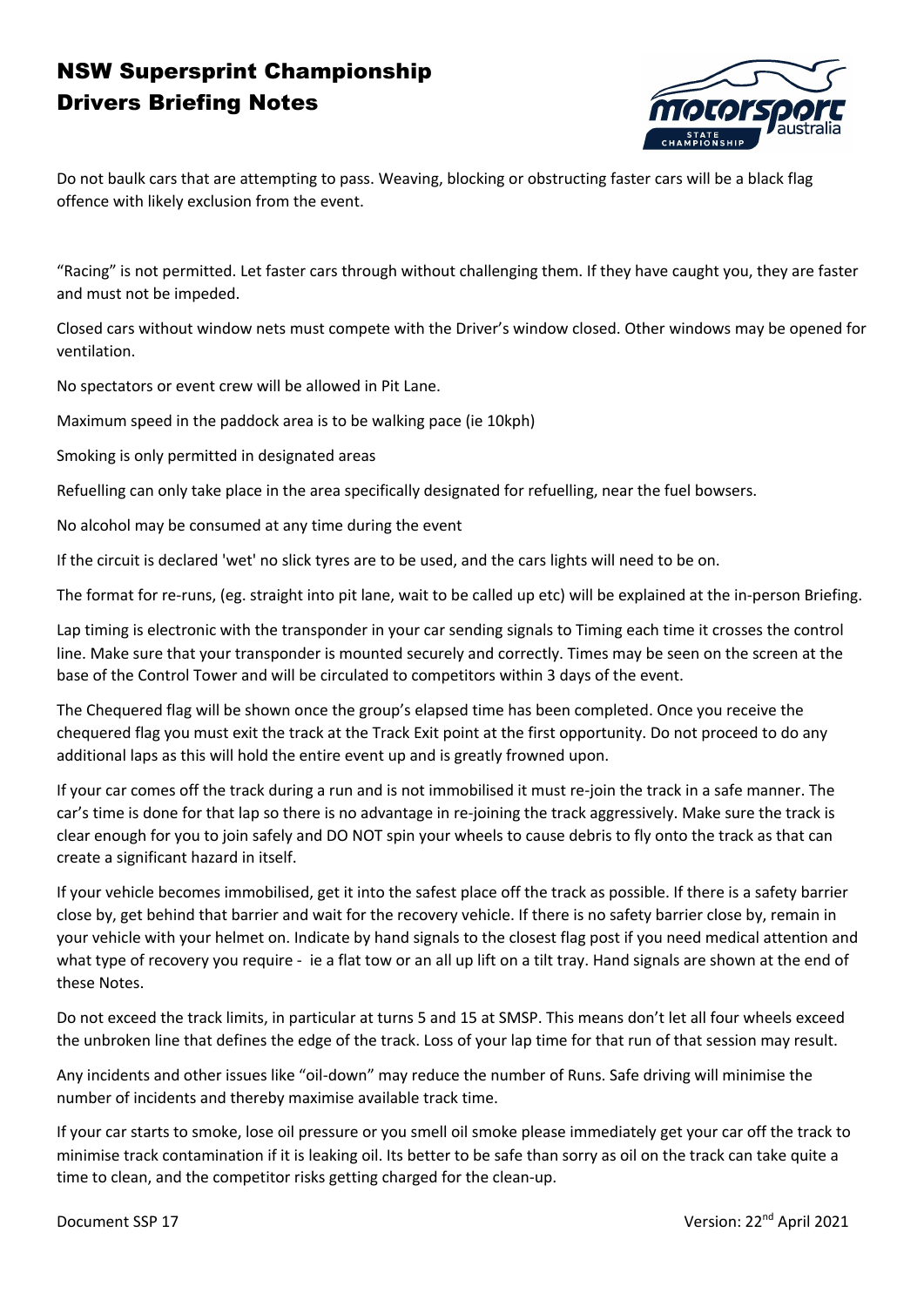

Do NOT to suddenly back off when crossing finish line with speeding cars behind you, and not to dawdle on the way back in off the circuit.

A noise meter will be monitoring all vehicles. One chance will be given to rectify before exclusion from the event.

Similarly, if the car is leaking fluids, it will have one chance to rectify before being excluded from the event.

Drivers may only run the car that they have entered and if they want to change to another car it can only be done with the approval of the Clerk of the Course and may not then be eligible to earn Championship points.

All cars must display a scrutineering sticker on their cars before being permitted to go onto the track.

Cars/drivers may be subject to random checks by scrutineering though the day.

## Flag Signals:

### **Yellow (Held stationary)**

#### **Hazard beside or partly on the track**

(for example a car is off the circuit that has not resumed) This could be in any of the upcoming corners. A stationary yellow flag may also warn of a waved yellow flag ahead. Cars are to proceed with caution, reduce speed, not overtake and be prepared to avoid something.

#### **Yellow (Waved)**

**Hazard wholly or partly blocking the track** (for example a car blocking the circuit that has not resumed) Cars are to apply caution, greatly reduce speed, not overtake and be prepared to avoid danger or stop.

*NO PASSING is allowed under either the stationary or waved yellow flags. Once a driver has reached a manned flag post which is not displaying a flag they can continue their session as normal and begin overtaking again.*

**Yellow & Red Striped (Held stationary) Fluid or Debris on the track** (Shown when there is reduced adhesion on the track) Cars are to apply caution.

**Red (Waved) Session Stopped** (All Points will wave concurrently) Cars are to cease competition immediately. They are to return to pits slowly, are not to overtake and be prepared to stop.